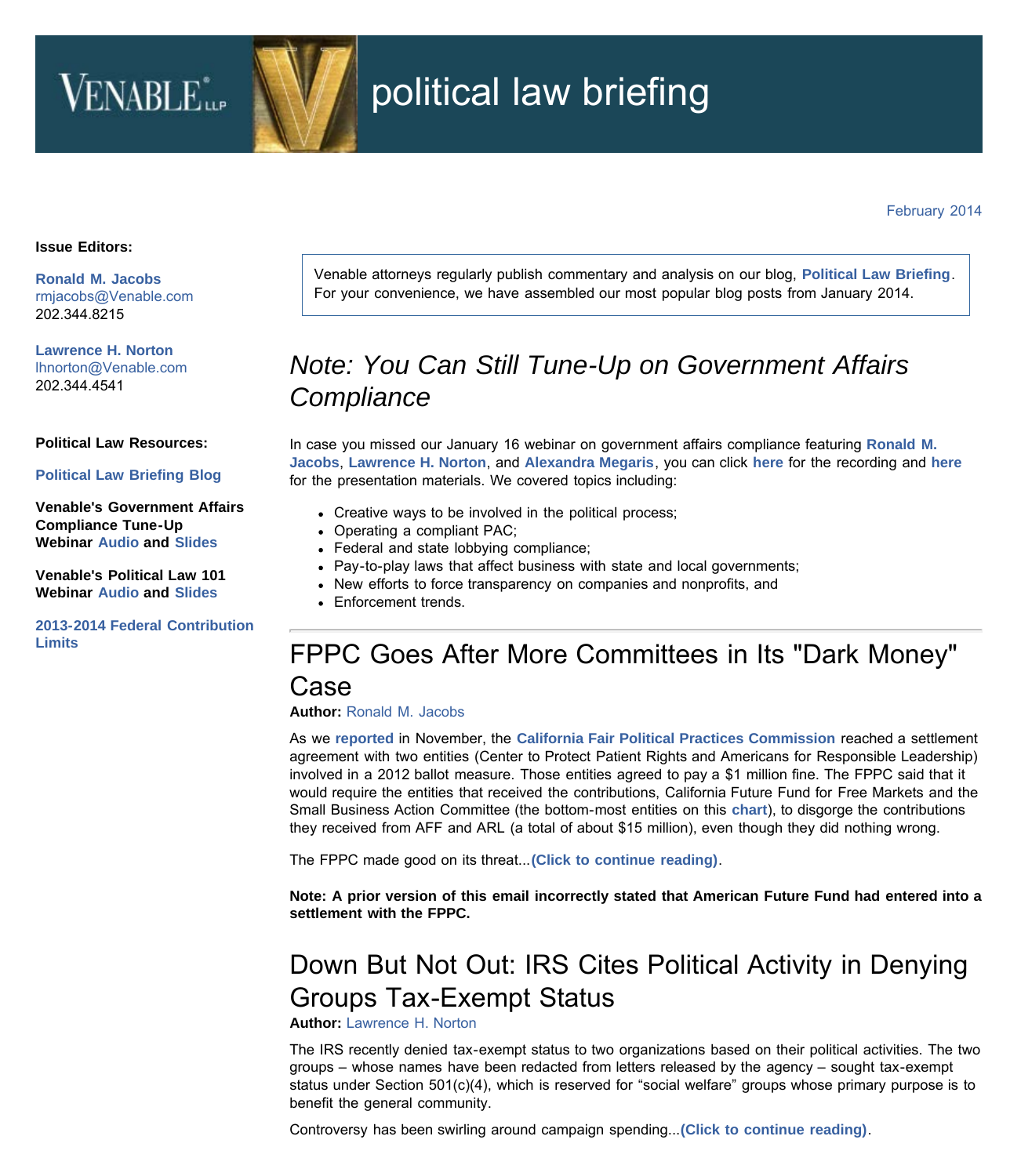#### Outside Earned Income

**Author:** [Ronald M. Jacobs](http://www.venable.com/ronald-m-jacobs/)

House staff that are paid above a certain rate are limited in the amount of outside income they may receive. The **[House Ethics Committee announced](http://ethics.house.gov/sites/ethics.house.gov/files/2014 pay pink sh_0.pdf)** on January 22 that the rate of pay for 2014 that triggers the limits is \$120,749 or \$10,062 a month. Anyone earning that rate for more than 90 days is subject to the limit. For 2014, the limit on outside earned income remains at \$26,955.

This often comes up when Congressional staff also do compensable work...**[\(Click to continue reading\)](http://www.politicallawbriefing.com/2014/01/outside-earned-income/)**.

## Business Owners as Candidates: Wrestling with Personal and Corporate Issues

**Author:** [Ronald M. Jacobs](http://www.venable.com/ronald-m-jacobs/)

When the owner of a business runs for public office, he or she has to be careful not to use the assets of the business for the campaign. In the past, this issue has come up when the business owner uses money from a business account, uses customer mailing lists, or business equipment in a campaign. Prepaying the company for services, renting lists at fair-market value, or taking an authorized distribution are some ways to avoid illegal corporate contributions.

The FEC recently dealt with a novel argument...**[\(Click to continue reading\)](http://www.politicallawbriefing.com/2014/01/business-owners-as-candidates-wrestling-with-personal-and-corporate-issues/)**.

### Limiting Lobbying: The DC Circuit says "not so fast."

**Author:** [Ronald M. Jacobs](http://www.venable.com/ronald-m-jacobs/)

One of the ways that President Obama tried to restrict the influence of lobbyists in Washington was to ban all registered lobbyists from serving on **[federal advisory committees](http://www.gsa.gov/portal/content/100916)**. A group of lobbyists who wanted to serve on some Industry Trade Advisory Committees ("ITAC"), a specific type of federal advisory committee, sued the administration. They argued that the government was infringing on their constitutionally protected right to lobby. The trial court **[rejected](https://ecf.dcd.uscourts.gov/cgi-bin/show_public_doc?2011cv1593-17)** their arguments and dismissed the case.

Undeterred, the lobbyists appealed...**[\(Click to continue reading\)](http://www.politicallawbriefing.com/2014/01/limiting-lobbying-the-dc-circuit-says-not-so-fast/)**.

### First Order of Business for Governor McAuliffe: Limits on Gifts to Public Officials

**Author:** [Alexandra Megaris](http://www.venable.com/alexandra-megaris/)

Virginia was one of the few states with no limits on gifts to public officials. However, in the wake of wellpublicized gift scandals from the prior administration, just moments after being sworn in as Virginia's 72nd governor on January 11, Governor McAuliffe signed an executive order imposing new gift restrictions on Executive Branch employees and officers and their immediate family members.

The highlights of Executive Order Number 2 include...**[\(Click to continue reading\)](http://www.politicallawbriefing.com/2014/01/first-order-of-business-for-governor-mcauliffe-limits-on-gifts-to-public-officials/)**.

### Upping the Contribution Limit on the Upper Peninsula (and elsewhere): Michigan Enacts Changes to its Campaign Finance Laws

**Authors:** [Craig Ready,](http://www.venable.com/craig-ready/) [Ronald M. Jacobs](http://www.venable.com/ronald-m-jacobs/), and [Lawrence H. Norton](http://www.venable.com/lawrence-h-norton/)

Recently, Michigan followed **[several states](http://www.usatoday.com/story/news/politics/2013/12/15/states-increase-campaign-contribution/4000557/)** by increasing both contribution limits and frequency of disclosure from candidates. The **[bill](http://www.legislature.mi.gov/documents/2013-2014/billenrolled/Senate/pdf/2013-SNB-0661.pdf)**, which took effect immediately, also includes new identification requirements for persons or groups paying for robocalls while exempting so-called "issue-ads" and their donors from being disclosed in campaign finance reports.

The new law doubles contribution limits...**[\(Click to continue reading\)](http://www.politicallawbriefing.com/2014/01/upping-the-contribution-limit-on-the-upper-peninsula-and-elsewhere-michigan-enacts-changes-to-its-ca/)**.